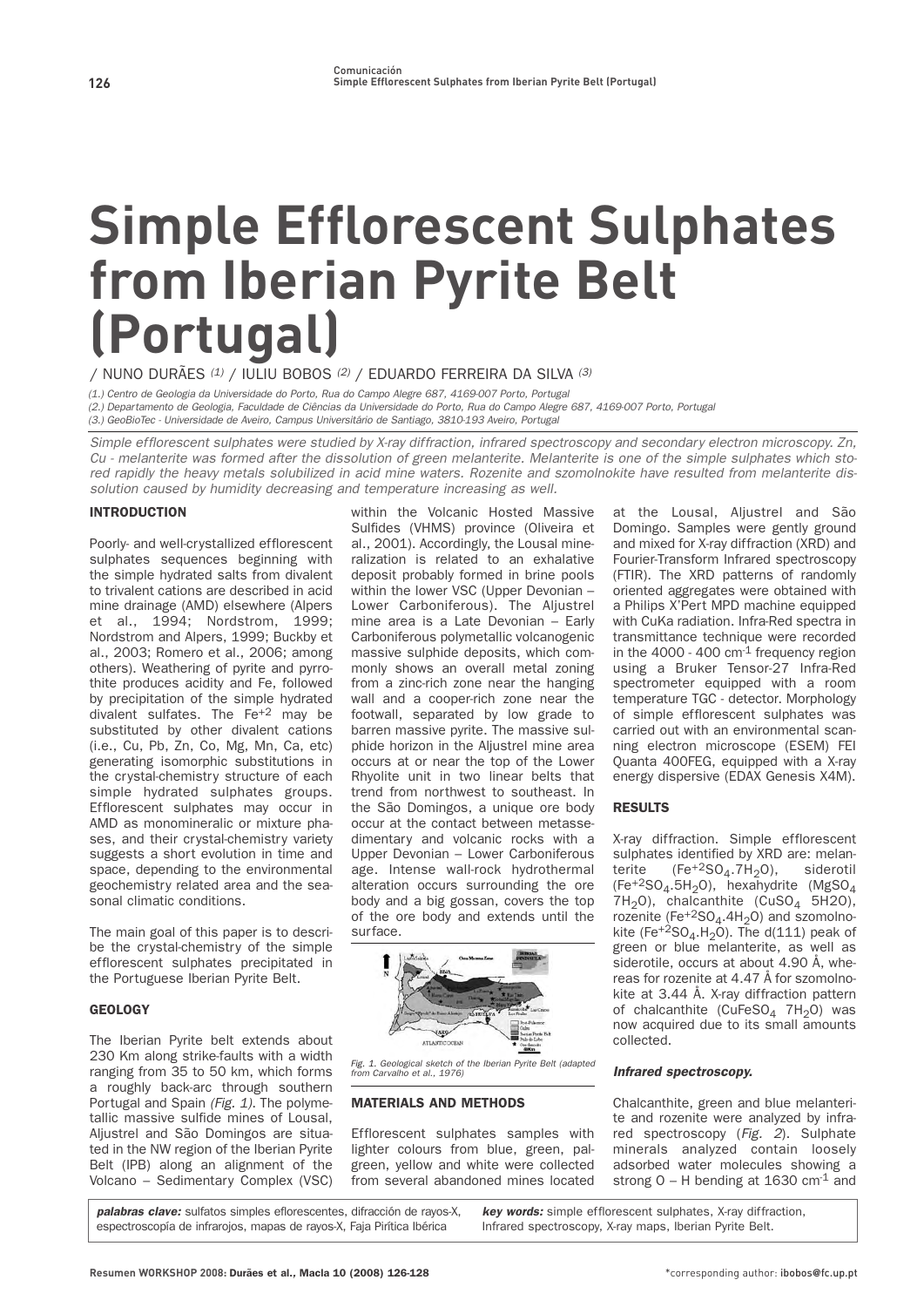

Fig. 2. Infrared spectroscopy spectra of simple efflorescent sulphates: chalcanthite (a), green melanterite (b), blue melante-rite (c) and rozenite (d).

**a very large O - H stretching at about 3400 cm-1. The IR spectra exhibit features resulting from the fundamental** vibrations of the  $SO<sup>2</sup><sub>4</sub>$  anion. **Fundamental vibrational bands (some of which are split into 2 components) for chalcanthite occur at ~1114 - 1094 (**ν**3), ~ 987 (**ν**1), ~ 700 (**ν**4), and ~ 479 - 454 (**ν**2) cm-1. The** <sup>ν</sup>**<sup>1</sup> vibration mode at 987 cm-1 show the sulfate sorbed on metal (i.e, Cu). The intensity band decreases either green or blue melanterite and disappeared in the samples of rozenite.** Also, the  $ν_3$  vibration corres**ponding to sulphate did not exhibit dis-**

**tinct splitting in melanterite and rozenite.** 

### **Secondary electron microscopy.**

**Blue melanterite morphology exhibits pseudo-octahedral crystals with short prismatic or tabular habit (Fig. 3a). Incipient dissolution is characterized by pit-etch and holes observed on the surface and cleavage planes of melanterite (Fig. 3b). Rozenite crystals occur jointed with melanterite (Fig. 3c). Chalcanthite exhibit the platy shape morphology (Fig. 3d).** 



Fig. 3. Secondary electron microscopy images of blue melanterite (a), incipient dissolution of melanterite (b), inicial stage of<br>rozenite precipitation from melanterite dissolution (c) and chalchantite (d).

## **Back-scatter images and X-ray maps.**

**X-ray maps of blue melanterite correspond to Fe and S distributions (Fig. 4a and b). This blue melanterite incorporates Zn and Cu from solid solution (Fig. 4c and d). X-ray maps of chalcanthite show a homogeneous S and Cu distribution (Fig. 4e and f).**

### **DISCUSSION**

**The more common hydrated iron-sulfate minerals that occur as simple efflorescent salts on the surfaces of weathering pyrite include melanterite, rozenite and szomolnokite. Melanterite is one of the first soluble sulfate forms in acid mine drainage areas studied. Usually, stalactite of green melanterite up to 30–40 cm could be observed in the flotation plant of the Lousal mine.**

**The dehydration process of melanterite is accompanied by dissolution of melanterite which is always with acid production:**

 $FeSO<sub>4</sub>$  **7H<sub>2</sub>O**(s) + 0.25 O<sub>2</sub>(g) = Fe(OH)<sub>3</sub>(s)  $+ SO_4^{-2}(aq) + 4.5 H2O + 2H^+(aq)$  (1)

**These efflorescent salts are highly soluble and provide an instantaneous source of acidic water upon dissolution and hydrolysis (Nordstrom 1982). The dissolution of melanterite is independent of the oxygen fugacity (Jerz & Rimstidt). Zinc- or Zn – (Cu) melanterite was formed after the dissolution of green melanterite. Isomorphic substitution of Fe+2 for Cu+2 or Zn+2 affects the melanterite dehydration producing a structural reorganization of the sulphate tetrahedral. The transformation is accompanied by color changes from green to blue. According to equation** (1) **more acid is produced and the heavy metals (i.e., Cu+2, Zn+2, etc) from solution will trap in a new structure corresponding to or Zn- (Cu) melanterite or Cu-(Zn) melanterite.**

**Melanterite dehydrates and an incipient dissolution does occur with increasing temperature or decreasing humidity, where rozenite or szomolnokite precipitated jointed with green melanterite. Siderotil results either from melanterite or from chalcanthite due to Cu for Fe substitution.**

**During the first stage of heavy metals geochemical cycle in acid mine drainage areas, melanterite is one of the simple sulphates which stored rapidly the heavy metals solubilized in acid mine waters.**